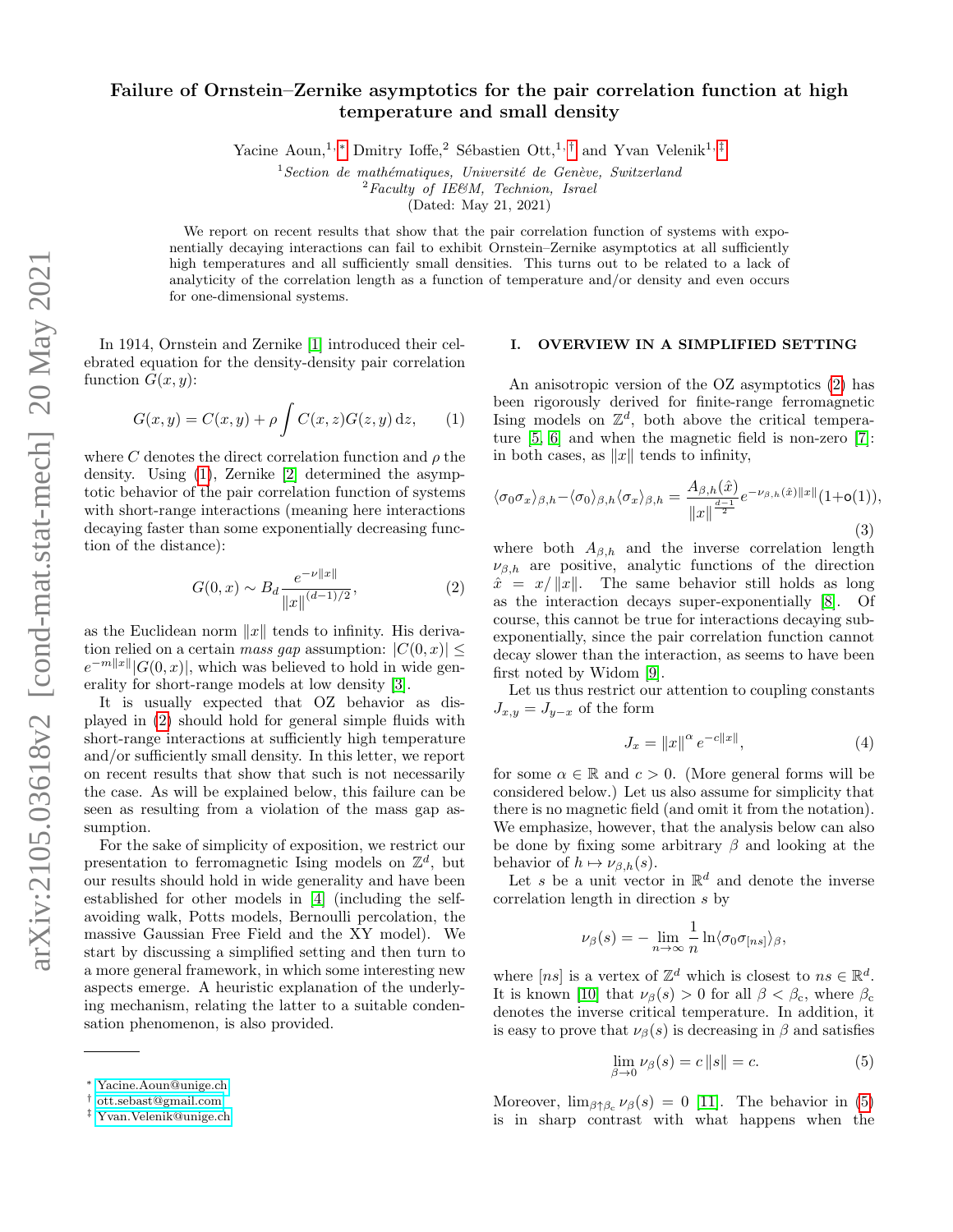interaction decays super-exponentially (in which case  $\lim_{\beta\to 0} \nu_\beta(s) = \infty$  and opens up the possibility that  $\nu_\beta(s)$  saturates at a finite temperature:  $\nu_\beta(s) = c \|s\| = c$ for all  $\beta < \beta_{\text{sat}}(s)$ , for some  $\beta_{\text{sat}}(s) \in (0, \beta_c)$ .

Observe that, if the latter were to occur, then there would be several remarkable consequences:

- The inverse correlation length  $\nu_\beta(s)$  would not depend analytically on the temperature in the whole high-temperature regime  $(0, \beta_c)$ .
- One of the basic assumptions of OZ theory, namely that the rate of decay of the pair correlation function is strictly slower than the rate of decay of the interaction (in the present case,  $\nu_\beta(s) < c \|s\|$ ) would be violated.

It turns out that such a saturation phenomenon can occur, in any dimension. Whether or not it does so depends on the value of the exponent  $\alpha$ . Namely, saturation occurs (that is,  $\beta_{\text{sat}}(s) > 0$ ) if and only if

<span id="page-1-0"></span>
$$
\alpha < -(d+1)/2.
$$
 (6)

In particular, even when  $d = 1$ , the inverse correlation length is a non-analytic function of  $\beta$  whenever  $\alpha < -1$ , which contrasts with the well-known analyticity of all thermodynamic quantities [\[12,](#page-4-11) [13\]](#page-4-12).

As mentioned above, in the whole saturation regime  $\beta$  <  $\beta_{\text{sat}}(s)$ , one of the basic assumptions of the OZ theory fails to hold. In fact, one can show [\[8\]](#page-4-7) that, while the OZ asymptotic behavior [\(3\)](#page-0-6) still holds whenever  $\beta \in (\beta_{\text{sat}}(s), \beta_c)$ , it fails when  $\beta < \beta_{\text{sat}}(s)$ , where the pair correlation decays proportionally to the coupling constant.

#### II. GENERAL SETTING

Let us now consider coupling constants of the form

<span id="page-1-5"></span>
$$
J_x = \psi(x)e^{-|x|},\tag{7}
$$

where || is an arbitrary norm on  $\mathbb{R}^d$  and the prefactor  $\psi$  is positive and sub-exponential, in the sense that  $\lim_{|x|\to\infty} \ln(\psi(x))/|x| = 0$ . We also assume that it behaves in an approximately isotropic manner: there exists  $c_1 > 0$  and a function  $\psi_0 : \mathbb{R}_{>0} \to \mathbb{R}_{>0}$  such that  $\frac{1}{c_1}\psi_0(\|x\|) \leq \psi(x) \leq c_1\psi_0(\|x\|)$  for all  $x \neq 0$ .

In order to ease the formulation of the extension of [\(6\)](#page-1-0) to this more general framework, we need to make an additional genericity assumption on the direction s. Let  $\mathcal U$ be the unit-ball associated to the norm |·|. Given a direction s, consider the corresponding point  $s_0 = s/|s| \in \partial \mathcal{U}$ . By convexity, every  $u \in \partial \mathscr{U}$  close enough to  $s_0$  can be written as

<span id="page-1-3"></span>
$$
u = s_0 + \tau v - f(\tau v)\hat{t},\tag{8}
$$

where  $\tau > 0$  is some small real number, v is unit vector in the tangent plane to  $\partial \mathscr{U}$  at  $s_0$ ,  $\hat{t}$  is a unit vector normal



<span id="page-1-1"></span>FIG. 1. Local parametrization of  $\partial \mathscr{U}$ .

to the tangent plane and  $f$  is some non-negative convex function defined on the tangent plane such that  $f(0) = 0$ (see Figure [1\)](#page-1-1).

Our assumption on the direction  $s$  is that the qualitative behavior of  $f$  is the same in all directions  $v$ : there exist  $c_2 > 0$  and a non-decreasing convex function g such that, for any unit vector v in the tangent plane and  $\tau$ small enough, we have

$$
\frac{1}{c_2}g(\tau) \le f(\tau v) \le c_2 g(\tau). \tag{9}
$$

When this holds, we will say that  $\partial U$  is quasi-isotropic in direction s. Examples when quasi-isotropy is satisfied in every direction s include p-norms with  $p \in [1, +\infty]$ .

<span id="page-1-4"></span>Our main result on whether  $\beta_{\text{sat}}(s) > 0$  is the following:

Theorem 1 Fix a direction s in which  $\partial U$  is quasiisotropic. Then, saturation occurs in direction s (that is,  $\beta_{\text{sat}}(s) > 0$ ) if and only if

<span id="page-1-2"></span>
$$
\sum_{\ell \ge 1} \psi_0(\ell) (\ell g^{-1}(1/\ell))^{d-1} < \infty. \tag{10}
$$

(In [\(10\)](#page-1-2), we make the convention  $g^{-1} \equiv 1$  when  $g \equiv 0$ .)

When considering [\(4\)](#page-0-7), we can take  $\psi_0(x) = ||x||^{\alpha}$  and  $g(\tau) = \tau^2$ ; it is thus clear that [\(10\)](#page-1-2) reduces to [\(6\)](#page-1-0) in that case.

### III. AN EXAMPLE

In this section, we illustrate on a specific example the direction-dependence of the saturation phenomenon.

Let us consider the model on  $\mathbb{Z}^2$  with interaction

$$
J_x = \|x\|_p^{\alpha} e^{-\|x\|_p},
$$

where  $\lVert \cdot \rVert_p$  is the p-norm and we assume that  $p \in (2, \infty)$ .

Let s be a unit vector in  $\mathbb{R}^2$  and let us write  $s_0 =$  $(x_0, y_0) = s / ||s||_p$ . When both  $x_0$  and  $y_0$  are nonzero, the local parametrization [\(8\)](#page-1-3) of  $\partial \mathscr{U}$  at  $s_0$  applies with

$$
f(\tau v) = \frac{p-1}{2} \frac{x_0^{p-2} y_0^{p-2}}{(x_0^{2p-2} + y_0^{2p-2})^{3/2}} \tau^2 + o(\tau^2),
$$

so that one can choose  $g(\tau) = \tau^2$ . Condition [\(10\)](#page-1-2) then implies that there is saturation in direction s if and only if  $\alpha < -3/2$ , as in [\(6\)](#page-1-0) (which should not be surprising, since  $\partial \mathscr{U}$  has the same qualitative behavior in both cases).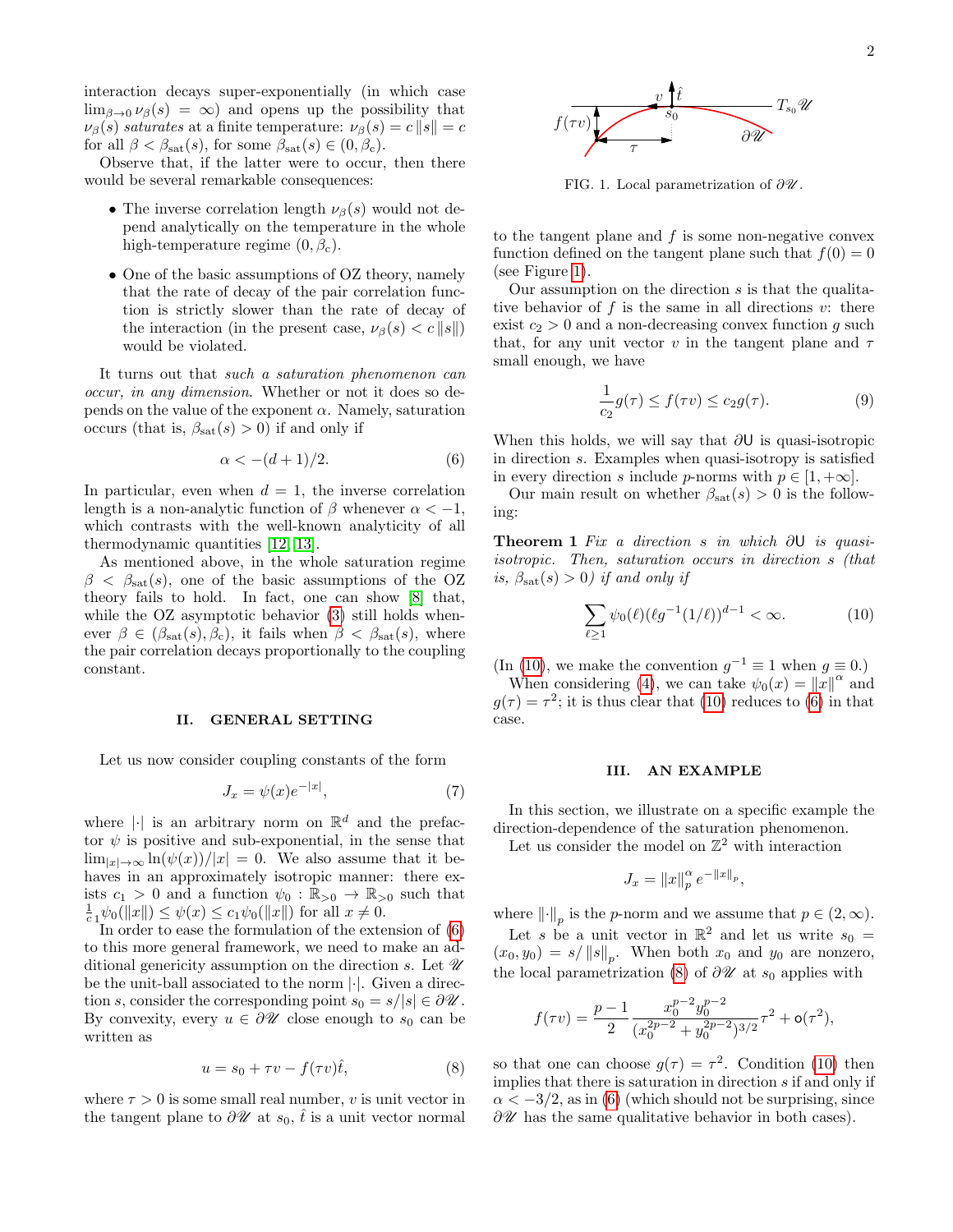

<span id="page-2-1"></span>FIG. 2. Sketches of a typical path  $\gamma$  in both regimes. Left:  $\gamma$ consists of one giant step for  $\beta < \beta_{\text{sat}}(\hat{x})$ . Right:  $\gamma$  consists of  $\mathsf{O}(\Vert x \Vert)$  small steps for  $\beta > \beta_{\text{sat}}(\hat{x})$ .

In the remaining cases  $(s = \pm(1, 0)$  or  $\pm(0, 1)$ , the local parametrization [\(8\)](#page-1-3) of  $\partial \mathscr{U}$  at  $s_0$  applies with

$$
f(\tau v) = \frac{1}{p}\tau^p + o(\tau^p),
$$

so that one can choose  $g(\tau) = \tau^p$ . Therefore, in this case, there is saturation in direction s if and only if

$$
\alpha<\frac{1}{p}-2.
$$

This clearly shows that the occurrence of saturation depends on both the temperature and the direction. In particular, when  $-3/2 > \alpha \geq \frac{1}{p} - 2$ ,  $\beta_{\text{sat}}(s) = 0$  when  $s \in {\pm (1, 0), \pm (0, 1)}$  but is positive for all other directions.

## IV. AN UNDERLYING CONDENSATION PHENOMENON

When  $\beta < \beta_c$ , the 2-point function of the Ising model admits a graphical representation as a sum over paths:

<span id="page-2-0"></span>
$$
\langle \sigma_0 \sigma_x \rangle_{\beta} = \sum_{\gamma : 0 \to x} \mathsf{q}_{\beta}(\gamma), \tag{11}
$$

where the sum is over edge-self-avoiding paths connecting 0 to x and  $q_\beta(\gamma)$  is a suitable non-negative weight [\[14\]](#page-4-13). Suppose that  $\beta_{\rm sat}(\hat{x}) > 0$ . It turns out that the saturation phenomenon occurring at  $\beta_{\text{sat}}(\hat{x})$  corresponds to a change of behavior of the typical paths contributing to the sum in [\(11\)](#page-2-0). When  $\beta \in (\beta_{\text{sat}}(\hat{x}), \beta_c)$ , typical paths  $\gamma$ have a length of order  $||x||$  and behave diffusively, whereas when  $\beta \in (0, \beta_{\text{sat}}(\hat{x}))$ , typical paths  $\gamma$  contain  $\mathsf{O}(1)$  steps: there is a giant step connecting a vertex close to 0 to a vertex close to  $x$ , see Fig. [2.](#page-2-1) This change of behavior is reminiscent of condensation phenomena for sums of random variables; we refer to [\[15\]](#page-4-14) for a review.

## V. PROOF IN DIMENSION 1

In this section, we prove Theorem [1](#page-1-4) when  $d = 1$ . The proof of the full Theorem [1](#page-1-4) can be found in [\[4\]](#page-4-3).

We consider the Ising model on  $Z$  with interactions as in [\(7\)](#page-1-5); for simplicity, we assume that  $\psi(y) = \psi(|y|)$ for all y and that  $\psi$  is monotone in  $\mathbb{R}_{>0}$ . Introduce the generating functions (Laplace transforms)

$$
\mathbb{J}(\lambda) = \sum_{x} J_x e^{\lambda x}, \quad \mathbb{G}(\lambda) = \sum_{x} \langle \sigma_0 \sigma_x \rangle_{\beta} e^{\lambda x}.
$$

Note that G has radius of convergence  $\nu_\beta(1)$ , while J has radius of convergence |1|. Moreover, since we are assuming that  $d = 1$ , condition [\(10\)](#page-1-2) is equivalent to  $\sum_{y\in\mathbb{Z}}\psi(y)<\infty$  and to  $\mathbb{J}(|1|)<\infty$ .

Our analysis below will be based on the following inequalities satisfied by the weights in  $(11)$  (see [\[14\]](#page-4-13)): there exists  $C_{\beta} > 0$  such that, if  $\gamma = (\gamma_0, \gamma_1, \dots, \gamma_n),$ 

β

<span id="page-2-2"></span>
$$
\beta^n \prod_{i=1}^n J_{\gamma_i - \gamma_{i-1}} \ge \mathsf{q}_{\beta}(\gamma) \ge \prod_{i=1}^n C_{\beta} J_{\gamma_i - \gamma_{i-1}}.\tag{12}
$$

Note that the lower bound immediately implies that  $\nu_\beta(\hat{x}) \leq |\hat{x}|$  (simply consider the path  $\gamma$  composed of a single step from 0 to  $x$  in [\(11\)](#page-2-0)).

### A. Proof that [\(10\)](#page-1-2) implies  $\beta_{\text{sat}} > 0$

Using [\(11\)](#page-2-0) and the upper bound [\(12\)](#page-2-2), one straightforwardly obtains

$$
\mathbb{G}(\lambda) \leq \frac{\beta \mathbb{J}(\lambda)}{1 - \beta \mathbb{J}(\lambda)},
$$

whenever  $\beta \mathbb{J}(\lambda) < 1$ . So that if  $\mathbb{J}(\lambda) < \infty$  and  $\beta <$  $\mathbb{J}(\lambda)^{-1}$ ,  $\lambda$  is in the convergence domain of G. As con-dition [\(10\)](#page-1-2) implies that  $\mathbb{J}(|1|) < \infty$ , it follows that  $\nu_\beta(1) \geq |1|$  for  $\beta$  small enough.

#### B. A comment on OZ equation at low density

Let us pause a moment to make a comment about the previous argument. Consider the OZ equation [\(1\)](#page-0-3). Taking G and C the Laplace transforms of  $x \mapsto G(0, x)$  and  $x \mapsto C(0, x)$ , one obtains the relation  $\mathbb{G} = \frac{\mathbb{C}'}{1-\rho\mathbb{C}}$ . For  $d = 1, C(0, x) \geq 0$  (ferromagnetic assumption), and supposing that the asymptotic decay of C coincides with the one of J (which is for example the case in the Percus–Yevick approximation), the radii of convergence of  $\mathbb{G}, \mathbb{C}$  are  $\nu(1)$  and  $|1|$  respectively. Moreover, the same argument as previously implies that when  $\mathbb{C}(|1|) < \infty$ and  $\rho$  is small enough,  $\mathbb{G}(|1|) < \infty$  and therefore that  $|1| \leq \nu(1)$  (failure of mass gap). In higher dimensions, the same argument (with more involved considerations about the link between the convergence domains of G, C and  $\nu$ ,  $|\,\|$  is at the heart of the general condition [\(10\)](#page-1-2).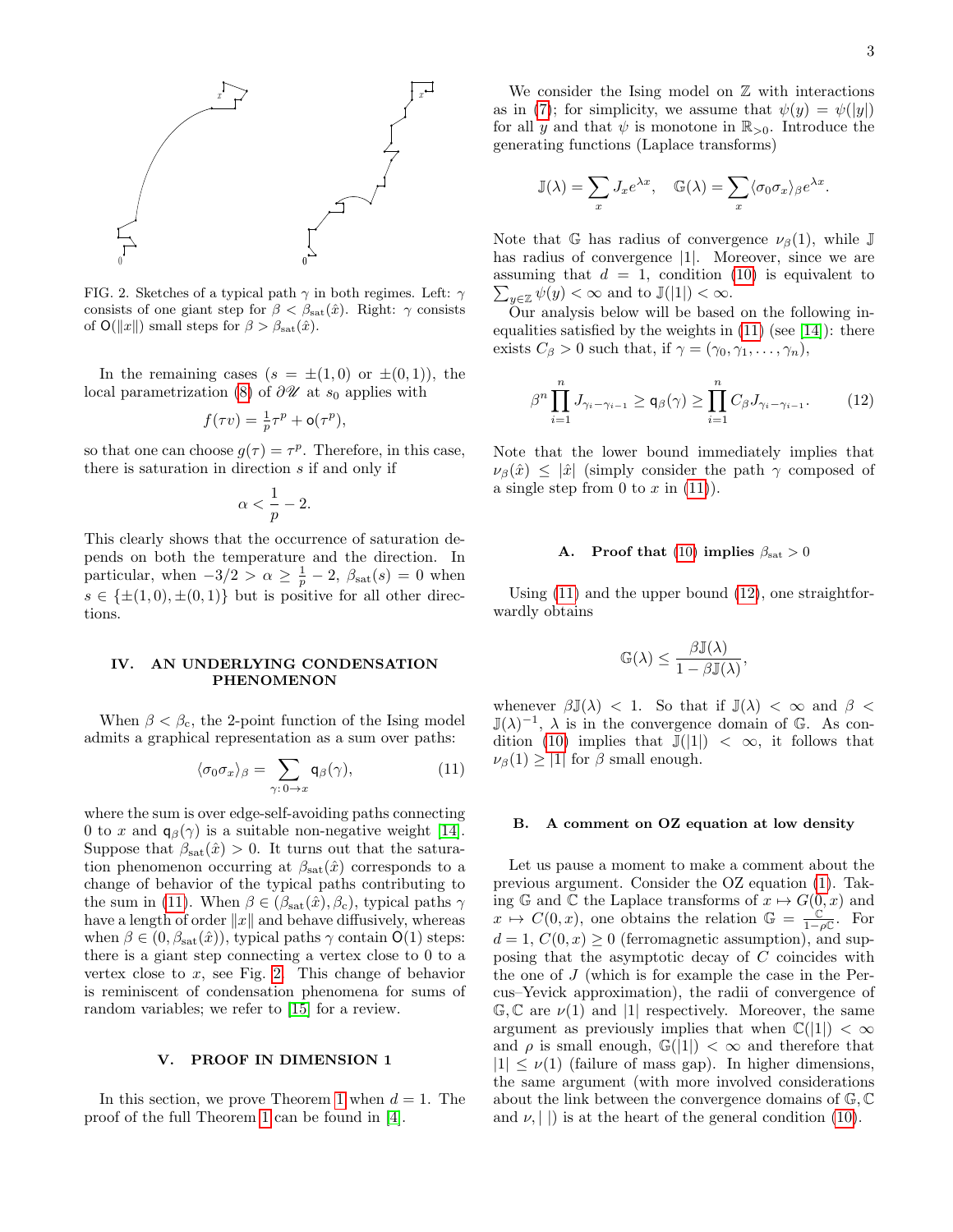# **C.** Proof that  $\sum_{y} \psi(y) = +\infty$  implies  $\beta_{\text{sat}} = 0$

Since  $\psi$  is non-summable, there exists R such that

$$
\sum_{y=1}^R \psi(y) \geq \frac{e}{C_\beta}.
$$

Let  $x \in \mathbb{N}$  and  $N = ||x|| / R$ . We have

$$
\langle \sigma_0 \sigma_x \rangle_{\beta} \ge \sum_{y_1=1}^R \cdots \sum_{y_N=1}^R \Biggl( \prod_{i=1}^N C_{\beta} J_{y_i} \Biggr) J_{x-(y_1 + \cdots + y_N)}
$$
  
\n
$$
\ge e^{-|x|} \sum_{y_1=1}^R \cdots \sum_{y_N=1}^R \Biggl( \prod_{i=1}^n C_{\beta} \psi(y_i) \Biggr) \psi(x - \sum_i y_i)
$$
  
\n
$$
= e^{-|x| - o(||x||)} \Biggl( C_{\beta} \sum_{y=1}^R \psi(y_i) \Biggr)^N
$$
  
\n
$$
\ge e^{-|x| - o(||x||)} e^N = e^{-|x| + \frac{||x||}{R} - o(||x||)},
$$

where we used  $|x| = |y_1 + \cdots + y_N|$  in the second line; the fact that  $\psi$  is sub-exponential in the third line; the choice of  $R$  in the fourth line. This immediately implies that  $\nu_{\beta}(\hat{x}) \leq |\hat{x}| - \frac{1}{R}$ . Since  $\beta \in (0, \beta_c)$  was arbitrary, we conclude that  $\beta_{\text{sat}} = 0$ .

## VI. FAILURE OF ORNSTEIN-ZERNIKE ASYMPTOTICS

In this section, we illustrate, in a simple example, the mechanism leading to a violation of OZ asymptotics when saturation occurs. Let us thus consider the Ising model on Z with coupling constants of the form

$$
J_y = |y|^\alpha e^{-|y|}.
$$

(Again, we refer to [\[4\]](#page-4-3) for a treatment of the general case in any dimension.)

In the previous section, it was shown that saturation occurs when

<span id="page-3-0"></span>
$$
\sum_{\in \mathbb{Z}\setminus\{0\}} |y|^{\alpha} < \infty. \tag{13}
$$

We are going to show that there exists  $c_{\beta} > 0$  such that

 $y$ 

<span id="page-3-3"></span>
$$
\frac{1}{c_{\beta}}|x|^{\alpha}e^{-|x|} \le \langle \sigma_0 \sigma_x \rangle_{\beta} \le c_{\beta}|x|^{\alpha}e^{-|x|}.\tag{14}
$$

The lower bound follows directly from [\(11\)](#page-2-0) by considering the path composed of a single step from 0 to  $x$ . For the upper bound, note first that [\(12\)](#page-2-2) implies

$$
\langle \sigma_0 \sigma_x \rangle_{\beta} \leq \sum_{n=1}^{\infty} \sum_{\substack{y_1, \dots, y_n \in \mathbb{Z} \setminus \{0\} \\ y_1 + \dots + y_n = x}} \beta^n \prod_{i=1}^n |y_i|^{\alpha} e^{-|y_i|}
$$
  

$$
\leq e^{-|x|} \sum_{n=1}^{\infty} n \sum_{\substack{y_1, \dots, y_n \in \mathbb{Z} \setminus \{0\} \\ y_1 + \dots + y_n = x}} \beta^n \prod_{i=1}^n |y_i|^{\alpha}, \quad (15)
$$
  

$$
|y_1| \geq \max_i |y_i|
$$

where in the last line, we assumed that  $y_1$  is the vector with maximal  $|\cdot|$ -norm and used that  $|y_1| + \cdots + |y_n| \ge$  $|y_1 + \cdots + y_n| = |x|$ . Observe now that, for any two real numbers  $a, b$  with  $a \geq b$ , we have

$$
a^{\alpha}b^{\alpha} \le \left(\frac{a+b}{2}\right)^{\alpha}b^{\alpha} = 2^{-\alpha}(a+b)^{\alpha}b^{\alpha},
$$

since  $\alpha$  is negative (by [\(13\)](#page-3-0)). Using this observation  $n-1$ times, it follows that

<span id="page-3-1"></span>
$$
|y_1|^{\alpha} \prod_{i=2}^n |y_i|^{\alpha} \le \left(\sum_{i=1}^n |y_i|\right)^{\alpha} \prod_{i=2}^n 2^{-\alpha} |y_i|^{\alpha}
$$

$$
\le |x|^{\alpha} \prod_{i=2}^n 2^{-\alpha} |y_i|^{\alpha}, \tag{16}
$$

where we used  $|y_1| \ge \max_i |y_i|$  for the first inequality and  $|y_1| + \cdots + |y_n| \geq |x|$  and  $\alpha < 0$  for the second one.

Using  $(16)$  in  $(15)$  yields

$$
\langle \sigma_0 \sigma_x \rangle_{\beta} \le |x|^{\alpha} e^{-|x|} \sum_{n=1}^{\infty} n \sum_{\substack{y_1, \dots, y_n \in \mathbb{Z} \setminus \{0\} \\ y_1 + \dots + y_n = x \\ |y_1| \ge \max_i |y_i|}} (2^{-\alpha} \beta)^n \prod_{i=2}^n |y_i|^{\alpha}
$$
  

$$
\le |x|^{\alpha} e^{-|x|} 2^{-\alpha} \beta \sum_{n=1}^{\infty} n \left( 2^{-\alpha} \beta \sum_{y \in \mathbb{Z} \setminus \{0\}} |y|^{\alpha} \right)^{n-1}.
$$

Thanks to Condition [\(13\)](#page-3-0), we conclude that the sum over n is convergent when  $\beta$  is small enough, which yields the upper bound in [\(14\)](#page-3-3).

## VII. CONCLUSION

We have considered an Ising model with exponentially decaying interactions and have explained how the latter can, in suitable circumstances, undergo a saturation "transition", in which the rate of exponential decay of the pair correlation function coincides with the rate of exponential decay of the interaction over a non-empty interval of temperatures  $(0, \beta_{\text{sat}})$  (where  $\beta_{\text{sat}} \in (0, \beta_{\text{c}})$  is in general direction-dependent). Since the inverse correlation length becomes independent of the temperature below  $\beta_{\text{sat}}$ , it is not an analytic function of  $\beta$  on  $(0, \beta_c)$ . When this occurs, the pair correlation function fails to exhibit Ornstein–Zernike asymptotics for all  $\beta < \beta_{\text{sat}}$ .

<span id="page-3-2"></span>A number of issues remain open. We have limited our analysis, for technical reasons, to ferromagnetic systems. It is unclear to us whether the general phenomenology changes when this assumption is dropped. In addition, the behavior of the system at  $\beta_{\text{sat}}$  is not understood, although it can be shown that in one-dimensional ferromagnetic systems, saturation does not occur at  $\beta_{\text{sat}}$  [\[8\]](#page-4-7).